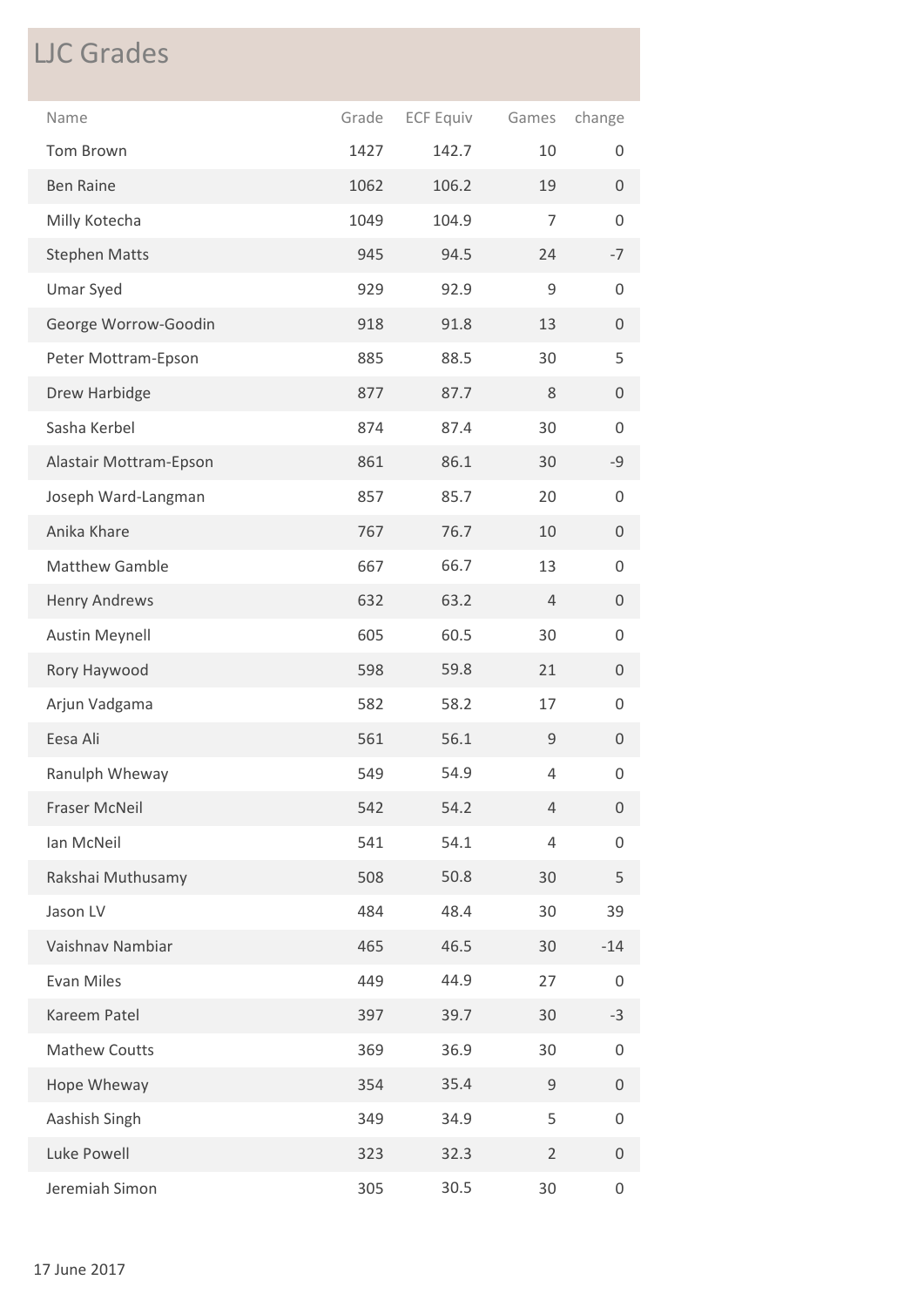| Name                   | Grade | <b>ECF Equiv</b> | Games          | change              |
|------------------------|-------|------------------|----------------|---------------------|
| Hafsa Syed             | 289   | 28.9             | 18             | $\mathbf 0$         |
| Arnav Rai              | 270   | 27               | 30             | 54                  |
| <b>Oliver Harrison</b> | 263   | 26.3             | 10             | 0                   |
| Morris Walker          | 262   | 26.2             | 23             | $\mathsf{O}\xspace$ |
| Peter Barlev           | 261   | 26.1             | $\mathbf{1}$   | 0                   |
| Alastair McNeil        | 252   | 25.2             | 9              | 0                   |
| Jack Proctor           | 247   | 24.7             | $\mathbf 1$    | $\mathbf 0$         |
| Cameron Kristensen     | 242   | 24.2             | 6              | $\mathsf{O}\xspace$ |
| Anant Kapoor           | 232   | 23.2             | 29             | 52                  |
| Arooj Mahajan          | 230   | 23               | 30             | $\mathsf{O}\xspace$ |
| Zaara Syed             | 230   | 23               | 23             | $\mathbf 0$         |
| Niklas Saukko-Paavola  | 213   | 21.3             | 28             | 0                   |
| Dhian Shah             | 204   | 20.4             | $\mathbf{1}$   | 0                   |
| Rohan Purohit          | 187   | 18.7             | $\overline{7}$ | $\mathbf 0$         |
| Prakash Easwar         | 183   | 18.3             | $\overline{2}$ | $\mathbf 0$         |
| Joshua Tang            | 144   | 14.4             | 16             | $-14$               |
| Danilo Palanac         | 141   | 14.1             | 24             | $\mathbf 0$         |
| Aryan Ankolekar        | 138   | 13.8             | 16             | 69                  |
| Adam Kerbel            | 110   | 11               | 11             | $\boldsymbol{0}$    |
| <b>Holly Fowkes</b>    | 108   | 10.8             | 21             | 33                  |
| <b>Khalid Patel</b>    | 95    | 9.5              | 30             | $-15$               |
| Arvind Kulkarni        | 83    | 8.3              | 14             | 0                   |
| Ayesha Narvel          | 77    | 7.7              | 26             | $\mathbf 0$         |
| <b>Alex Cimurs</b>     | 53    | 5.3              | 12             | $\overline{4}$      |
| Zahra Hardman          | 52    | 5.2              | 5              | $\mathsf{O}\xspace$ |
| Shey Thakerar          | 49    | 4.9              | 19             | 0                   |
| Sai Gadhia             | 41    | 4.1              | 13             | $\boldsymbol{0}$    |
| Aarian Farmani         | 34    | 3.4              | 15             | $\mathsf{O}\xspace$ |
| Pranav Gohil           | 33    | 3.3              | 6              | $\boldsymbol{0}$    |
| Catherine LV           | 25    | 2.5              | 20             | $-21$               |
| Aarav Sinha            | 22    | 2.2              | 1              | 0                   |
| Lauren Powell          | $-5$  | $-0.5$           | $\mathbf{1}$   | $\mathsf{O}\xspace$ |
| Sunith Boora           | $-26$ | $-2.6$           | $\overline{7}$ | $\boldsymbol{0}$    |
| Madhav Eradi           | $-34$ | $-3.4$           | 12             | $-39$               |